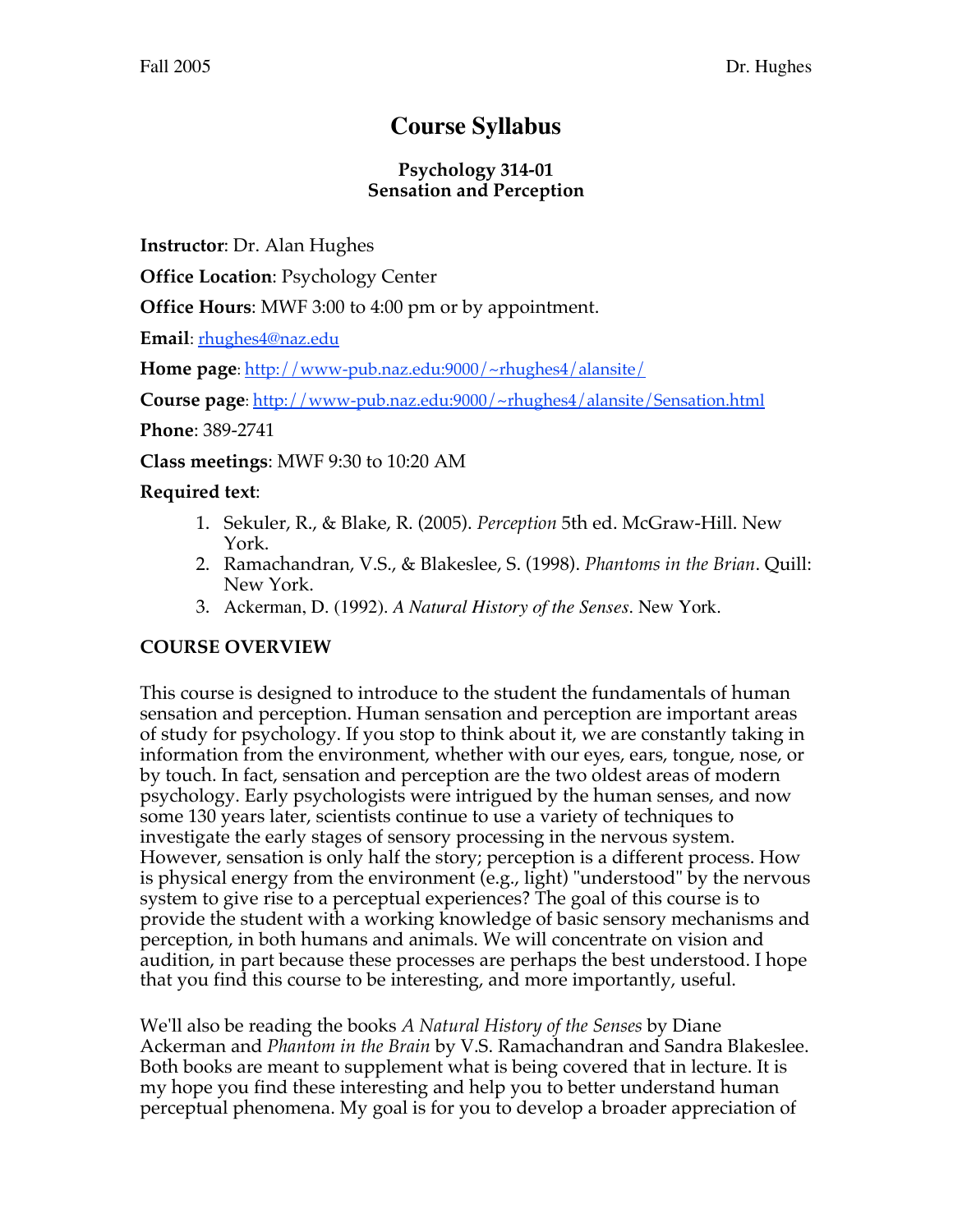human perception by reading about, and discussing perpetual issues as they relate to such things as art, history, language, culture, brain damage, literature, etc. The writing exercises ensure you have read the assignment and (should) reward you for doing so. These exercises are "writing to learn".

## **COURSE OBJECTIVES**

Upon completion of this course, the student should:

- 1. Understand the basic neurophysiology that underlies sensory coding across all sense modalities.
- 2. Know the basic anatomy and physiology of each sense modality.
- 3. \Understand the role the brain plays in interpreting sensory information to give rise to perception.
- 4. Appreciate the importance of both physiological and behavioral studies to our understanding of human sensation and perception.
- 5. Become familiar with the major research areas in contemporary sensation and perception.

## **ACADEMIC CONTESTS**

There will be four academic contests during the semester. Participation is required of all class members. The theme of these contests will be "Perceptual Jeopardy"; questions and answers will be taken directly from information in the text and from lectures. You'll find study guides on my perception web site that contain definitions and learning objectives for each chapter in the textbook. Basically, these guides provide most of the material for J*eopardy*. Selected questions and answers from each academic contest will be part of the exam that follows; in other words, we'll have a contest on a Friday, and one of the four exams will be on a Monday. Students will be awarded "Tokens" for correct responses, and the winning team will be awarded bonus tokens (see below). The logic here is very simple: To do well in the contest, you must study very hard. If you study hard for the game, you'll help your self to do well on exams. Doing well in the contest rewards you with certain privileges so it makes sense to study and do well!

On the day that we play Jeopardy, I'll randomly assign students to their teams. Each time that we play, I'll assign new teams. I believe this is the fairest alternative. Students will be awarded "Tokens" for correct responses, and the winning team will be awarded bonus tokens (see below). The logic here is very simple: To do well in the contest, you must study very hard. If you study hard for the game, you'll help yourself to do well on exams. Doing well in the contest rewards you with certain privileges so it makes sense to study and do well!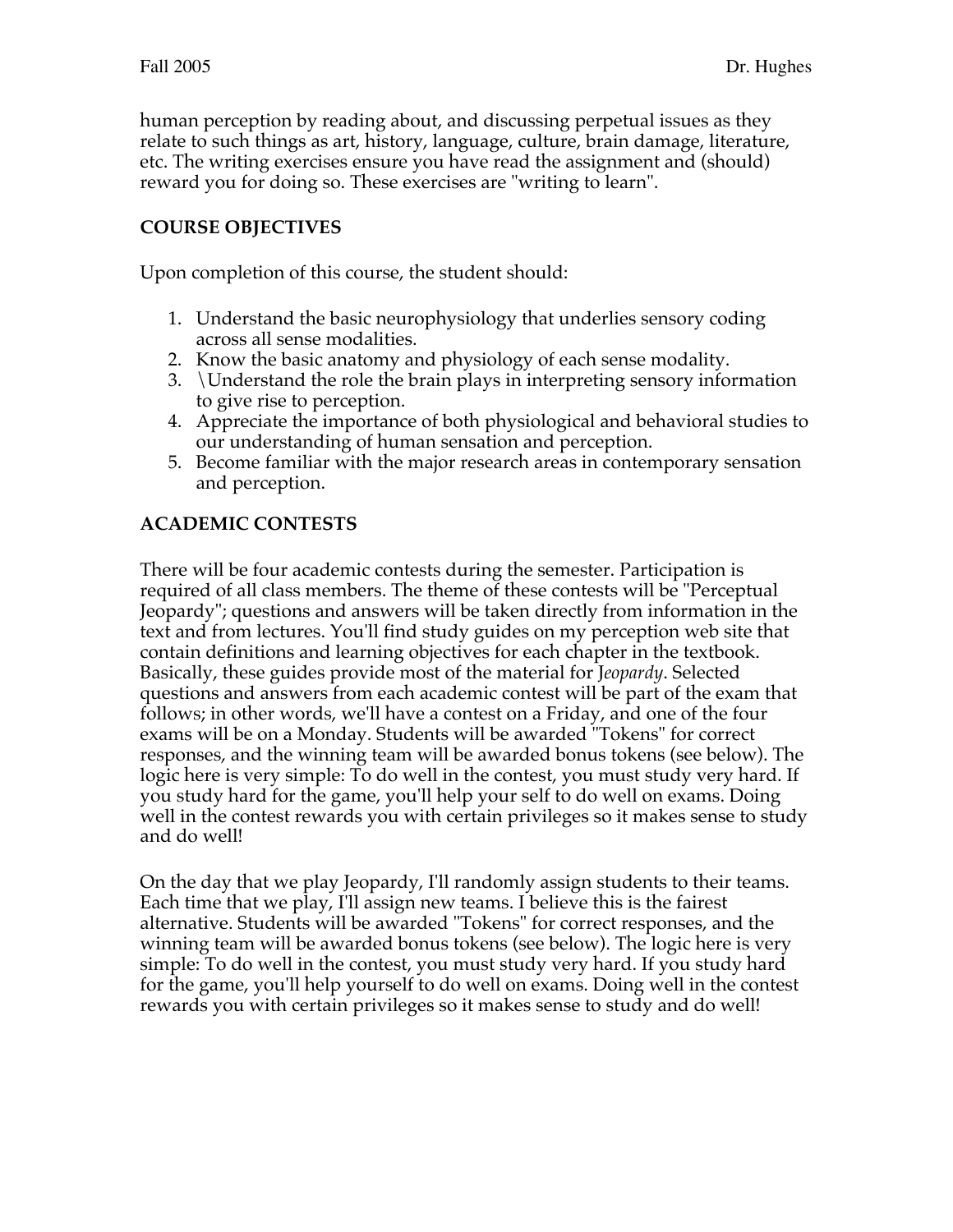# **TOKEN ECONOMY**

One very successful means of dealing with abnormal behavior in an institutional setting has been to employ a token economy; here, patients can earn tokens (positive reinforcement) for performing certain "desirable" behaviors. These tokens can later be exchanged for desirable opportunities.A similar approach will be used in this course. Students may earn tokens for the following "desirable" behaviors. Note: Students do not literally receive "tokens"; rather, think of the tokens as you would points that you earn.

## **Desirable Behaviors**

- 1. Academic contest participation: 2 tokens for each correct question (maximum 20 per contest).
- 2. Academic contest victory: 20 tokens for each member of the team (Members of a team who have not received at least 6 tokens are not eligible for the bonus.
- 3. Highest Grade on an exam (before buying points): 10 bonus tokens.
- 4. Most improved score on an exam: 20 bonus tokens.

# **Desirable Products**

Students can "cash in" their tokens for the following "desirable" products:

- **1. One point on a regular exam............6 tokens**
- **2. One point on poster...........................8 tokens**
- **3. One point on the Final Exam............8 tokens**
- **4. EXEMPT the Final Exam....................80 tokens**

# **COURSE REQUIREMENTS**

As an instructor, I expect that students play a significant part in their own learning. Thus, I have very high expectations from students. I think you'll enjoy coming to class; I try to make things interesting. However, I do expect you work as hard as possible. I know that you have other classes, but as long as you manage your time, you should be able to succeed in this course. However, to do well in the course, you will need to play your part by working as hard as you can. If you do that, then I'll do my part to help you succeed!

It is expected that the student come to class prepared. Thus, it is crucial that students read the assigned readings. This will allow you to spend more time listening and concentrating on lecture material, asking questions when needed, and less time taking frantic notes on material that is covered in the text. I will always tell you if I am covering material not discussed in the text. However, I am lecturing to clarify the information in the text. If you do not come to class, I can't help you.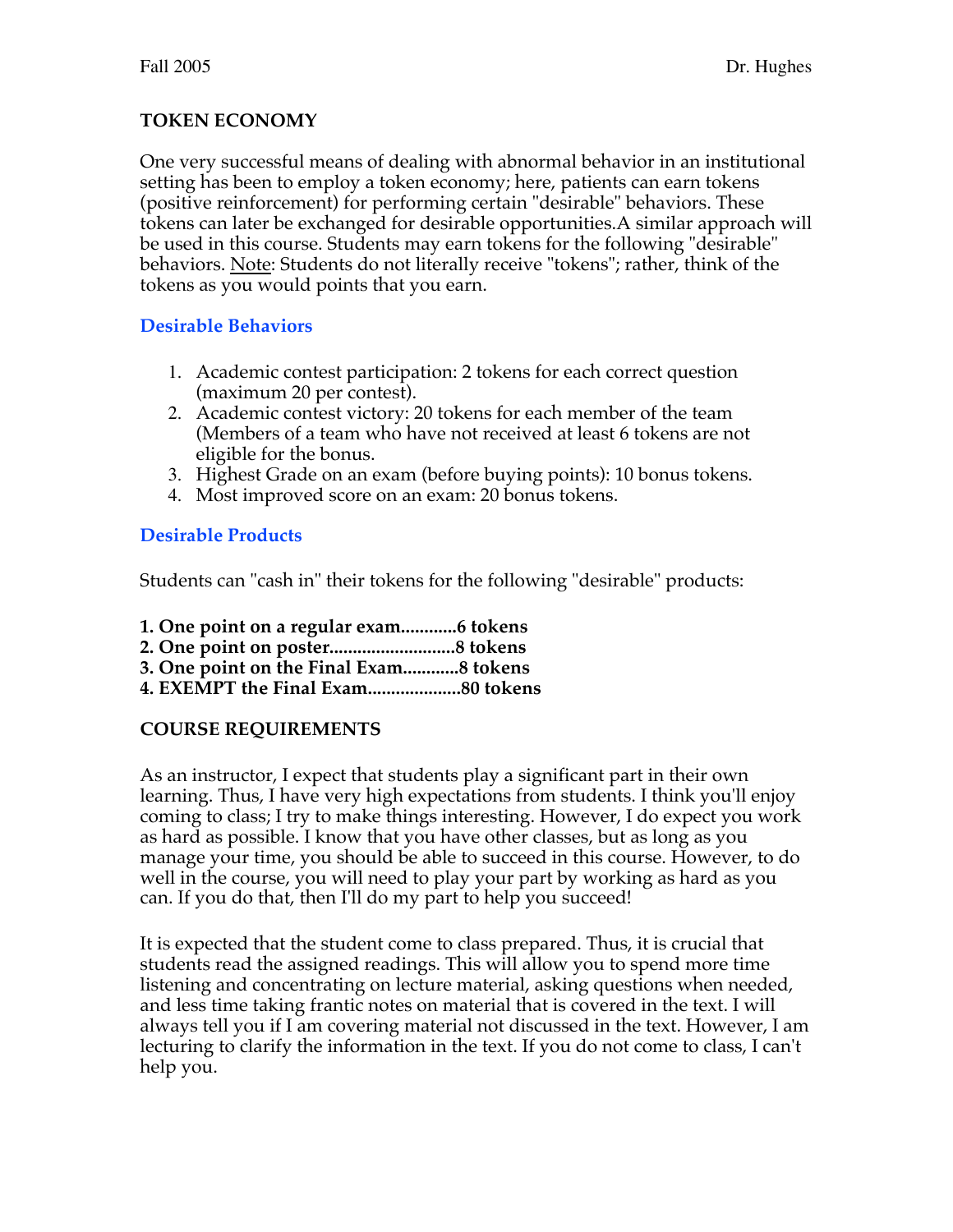### **Listed below are the criteria on which your final course grade will be based:**

(1) Exams: As indicated above, there will three (3) regular exams. Each exam is **10**% of your final grade. Forty percent of each exam will be objective and taken directly from the academic contest. The remaining 60 % will be essay and be based on the learning objectives for each chapter represented on an exam. You must take all exams. To do well on the exams, you must take the time to work on the study guides. **NOTE: Make-up exams will be given for just causes (i.e., death in the family, you're sick WITH A DOCTOR'S EXCUSE).**

(2) Final Exam: There will be a cumulative final exam given during our scheduled slot during finals week. This exam will be entirely essay; the questions I ask will be integrative and exhaustive. These questions will permit me to assess how well you understand what you've learned and if you are able to think critically and apply these concepts. The Final Exam is worth 20% of your course grade. **Note:** Students can "buy" an exemption from the final (See "Token Economy" below). Otherwise, the Final is required.

(3) Poster: Each student will be assigned a research method in sensation and perception. The student is expected to prepare a bulletin board project and display of the method summarizing the use of the method, including a description of the historical niche of this method in perception research. The display should be "attractive" and informative without requiring too much time or concentration to understand what is being presented. Students are encouraged to be creative, using imagination and good humor as well as factual information to present their material. Each project will be evaluated on its originality, depth of thought, appropriate use of source materials, overall correctness of style, accuracy, completeness, and attractiveness (of the display). Note that "attractiveness" refers not to the beauty of the project, but rather to the projects ability to "attract" attention. The rationale behind this exercise is to promote collaborative learning, to encourage creativity and independent thought, to help you to strengthen research and communication skills, and to encourage active learning.

I'll distribute to each of you a list of grading criteria and expectations soon. All posters must adhere to the following criteria:

- 1. There must be extended research beyond the information available in the text or lecture materials.
- 2. Critical thinking and analysis of the subject matter. You are expected to evaluate, synthesize, interpret, and critique information, not just paraphrase.
- 3. Clear communication of information and ideas.

The first project is due by the second week of October; each bulletin board will remain posted for one week. Thus, the poster must be removed by Friday at noon of the week it is posted. Then, the next student will assemble his or her poster for the following week. If you are late in putting up the poster, you will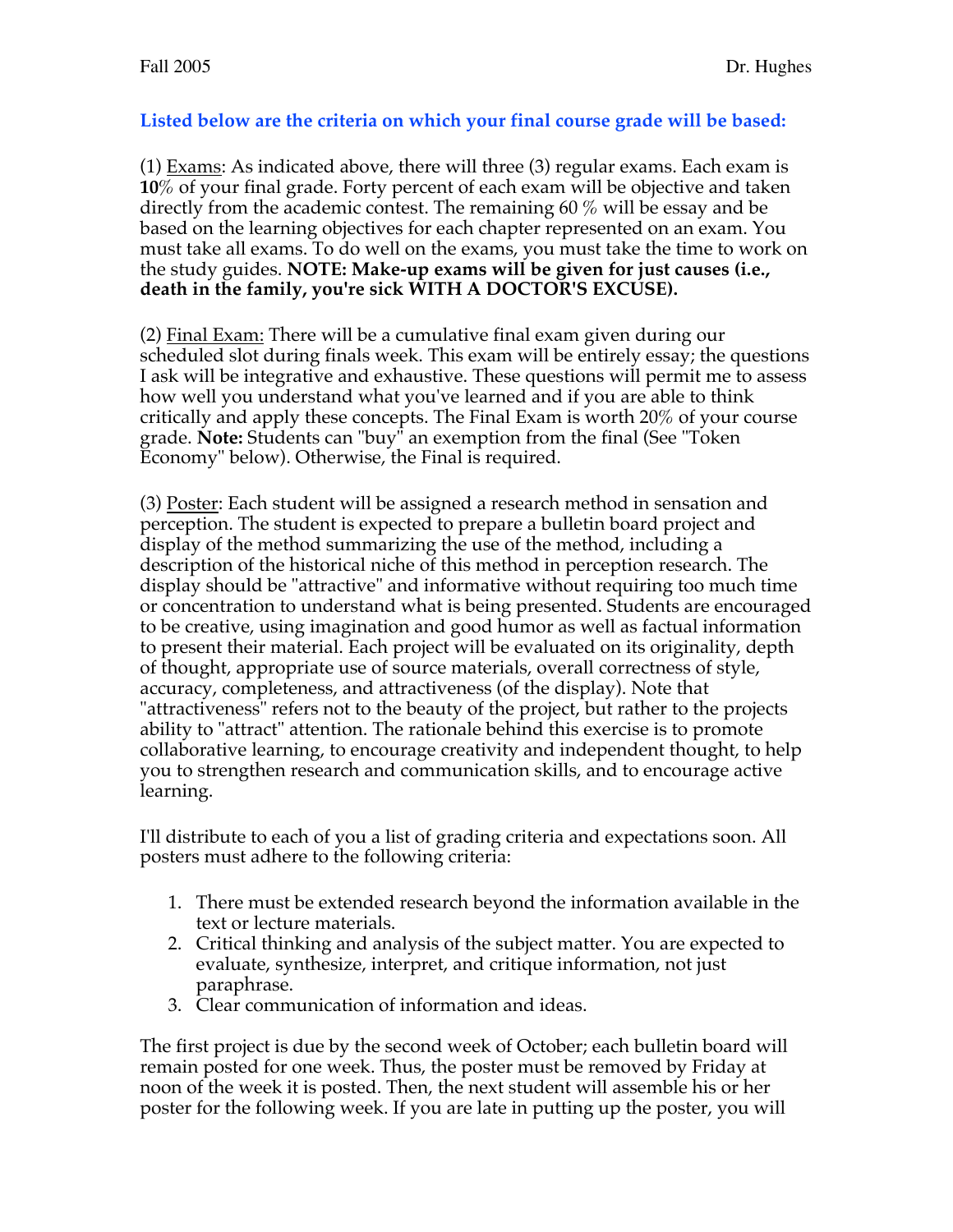lose points. No exceptions!!! The poster is worth **20%** of your final grade.

(4) Student demonstrations. As a way to encourage students to be more active in the course, students will present to the class a demonstration illustrating some perceptual process. For most of the chapters we cover, there are several easy and fun demonstrations that can be done in class to help students to better understand the material. I expect students to spend no more than 15 minutes of class time doing the demonstration. This exercise provides students a way to be creative in explaining how a particular phenomenon helps us to understand memory and cognition. I will pass out a handout soon that reviews my expectations for the demonstrations. The in-class demonstration is worth 15% of your final course grade.

(5) Current Empirical Articles and Portfolio. At the end of each week, students are required to hand in an empirical article that addresses some topic relevant to that week's discussion. I think it is imperative for students to recognize the empirical work that is done on the various topics we cover in class. You may only pick empirical articles; they must come from reputable psychology or related journals (e.g., *Science, Nature, Vision Research*, etc). For each article, you must bring in a copy of the abstract and answer the following questions:

a. What is the main point of the article?

b. What is the major research question and what are some of the hypotheses?

c. How do the methodologies used in the study target the sensory or perceptual process(s) being evaluated?

d. How do the findings relate to information covered in the text or in class?

Your responses to these questions do not need to be lengthy but they do need to be complete.

In addition to what you hand in to me, at the end of the semester, you must turn in to me a 'portfolio' of these articles. You should divide the portfolio into clearly labeled sections, using such headings as "Form Perception" or "Color Vision". Each section of the portfolio should contain a complete copy of the article you picked along with your typed responses to the above questions. The copy of the article must be in the format one would find in a journal article. You may not use HTML versions for your portfolio.

(6) Class Attendance. Although class attendance is not figured into your final grade, it is expected that students attend class. I will keep track of who attends class and who does not. At the end of the term, if your grade is borderline (to the next highest grade), class attendance could help you; if your grade is borderline, and you have missed class excessively, don't expect pity from me. COME TO CLASS!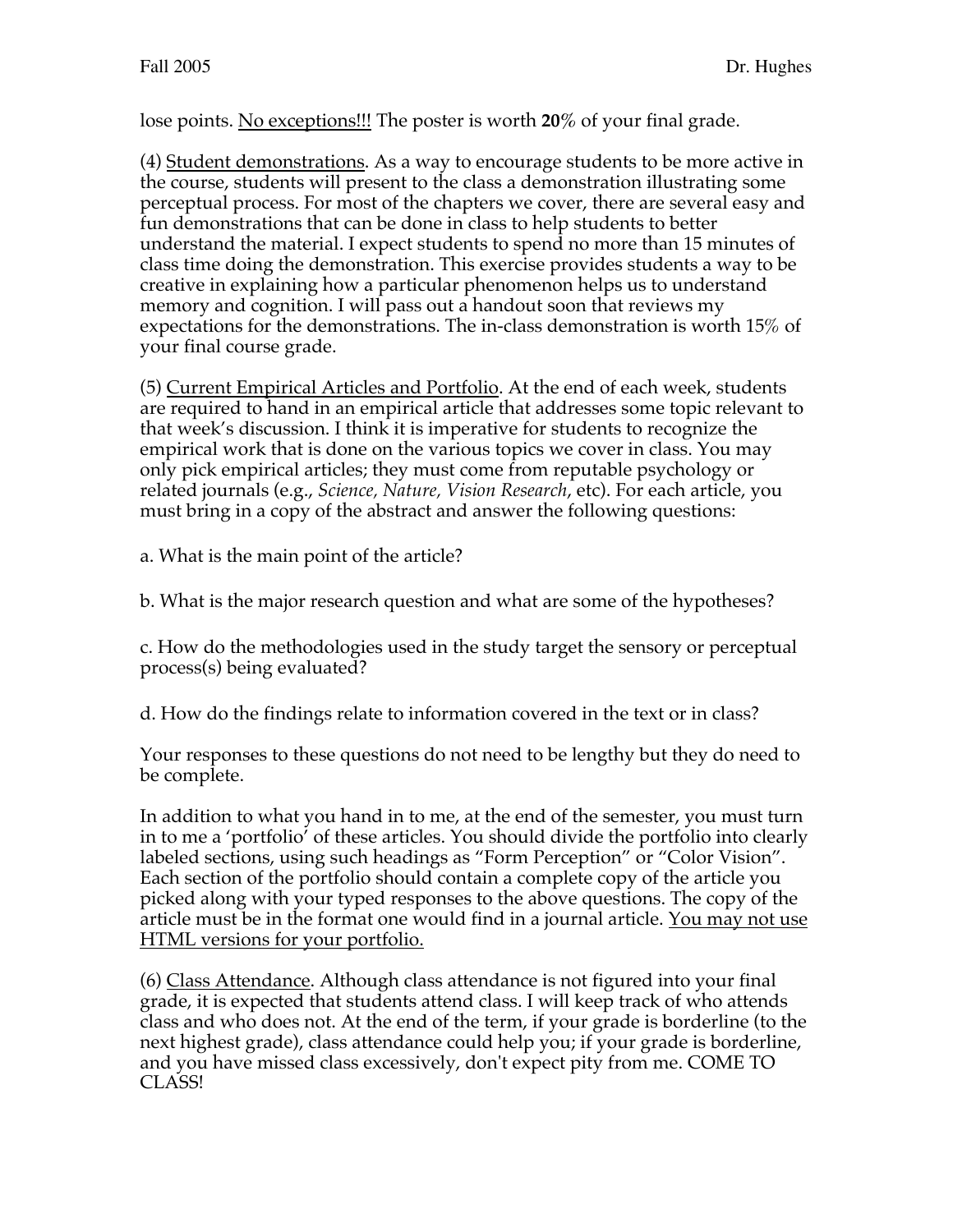| Assignment                     | Points | <b>Percentage of Grade</b> |
|--------------------------------|--------|----------------------------|
| Exams                          | 150    | $30\%$                     |
| Final Exam                     | 100    | 20%                        |
| Poster                         | 100    | $20\%$                     |
| <b>Student Demonstrations</b>  | 75     | 15%                        |
| Empirical Article<br>Portfolio | 75     | 15%                        |

# **GRADE DISTRIBUTION**

### **500 Total Points**

| 450-500 | $(90\% - 100\%)$ A |
|---------|--------------------|
| 400-449 | $(80\% - 89\%) B$  |
| 350-399 | $(70\% - 79\%)$ C  |
| 300-349 | $(60\% - 69\%) D$  |
| $0-299$ | $(0\% - 59\%)$ F   |
|         |                    |

Points you earn: Percent Grade

### CONCEPTUAL OUTLINE OF THE COURSE

### **Below is a breakdown of topics we'll discuss this semester.**

**Introduction to Sensation & Perception:** Sensation & Perception (Chapter 1). Basic Psychophysics and Methodology (Appendix).

### **Vision: Sensation:**

Basic Visual Processes (Chapters 2 & 3). Central Visual Pathways (Chapter 4).

### **Vision: Perception:**

Spatial Vision and Pattern Perception (Chapter 5) Color Perception (Chapter 7).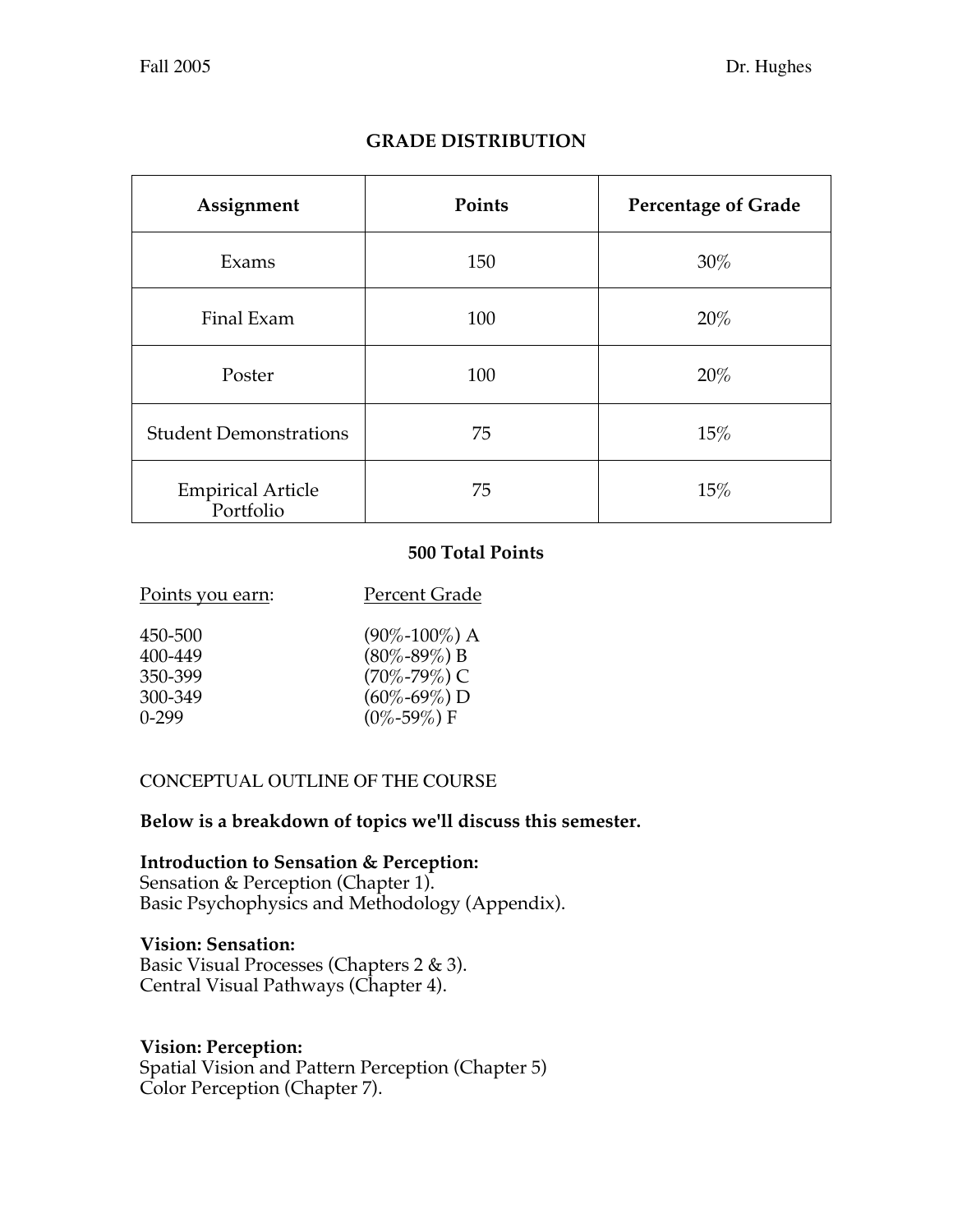Depth and Motion Perception (Chapters 8 & 9).

#### **Other Senses:** Auditory System (Chapter 10). Hearing (Chapter 11). Touch (Chapter 13). Smell (Chapter 14). Taste (Chapter 15).

## **CONTENT OUTLINE OF THE COURSE**

**WK1 8/29 to 9/2** Introduction to Course/Introduction to Sensation and Perception *Issue*: Students will be introduced to the field of sensation and perception.

Sekuler and Blake: Chapter 1.

**WK2 9/5 to 9/9** Behavioral Methods for Studying Perception

*Issue*: One of the most important objectives of this course is for students to learn about the methods used to study perception. A great deal of what we know about perception of the world comes from sophisticated procedures known collectively as psychophysics. The goal of this section of the course is to expose students to this very important topic.

Sekuler and Blake: Appendix.

**WK3 9/12 to 9/16** The Eye as an Optical Instrument and the Anatomy of the Retina

*Issue*: Students will learn about the anatomy of the eye, including the portion of the eye that serves as an optical device as well as the anatomy of the human retina. A major focus of this section is helping students understand how the eye's optics work together to form a clear image on the back of the eye.

Sekuler and Blake: Chapter 2 and Handouts.

**WK4 9/19 to 9/23** Visual Processing in the Retina

*Issue*. The goal of this section of the course is to help the student understand the role the retina plays in the early stages of vision. Although the "brain" is responsible for your perceptions, the retina (which is actually an extension of the brain) does a great deal of the work in processing information about the world. One objective is to help students recognize the intimate relationship between retinal anatomy and function.

Sekuler and Blake: Chapter 3 and Handouts.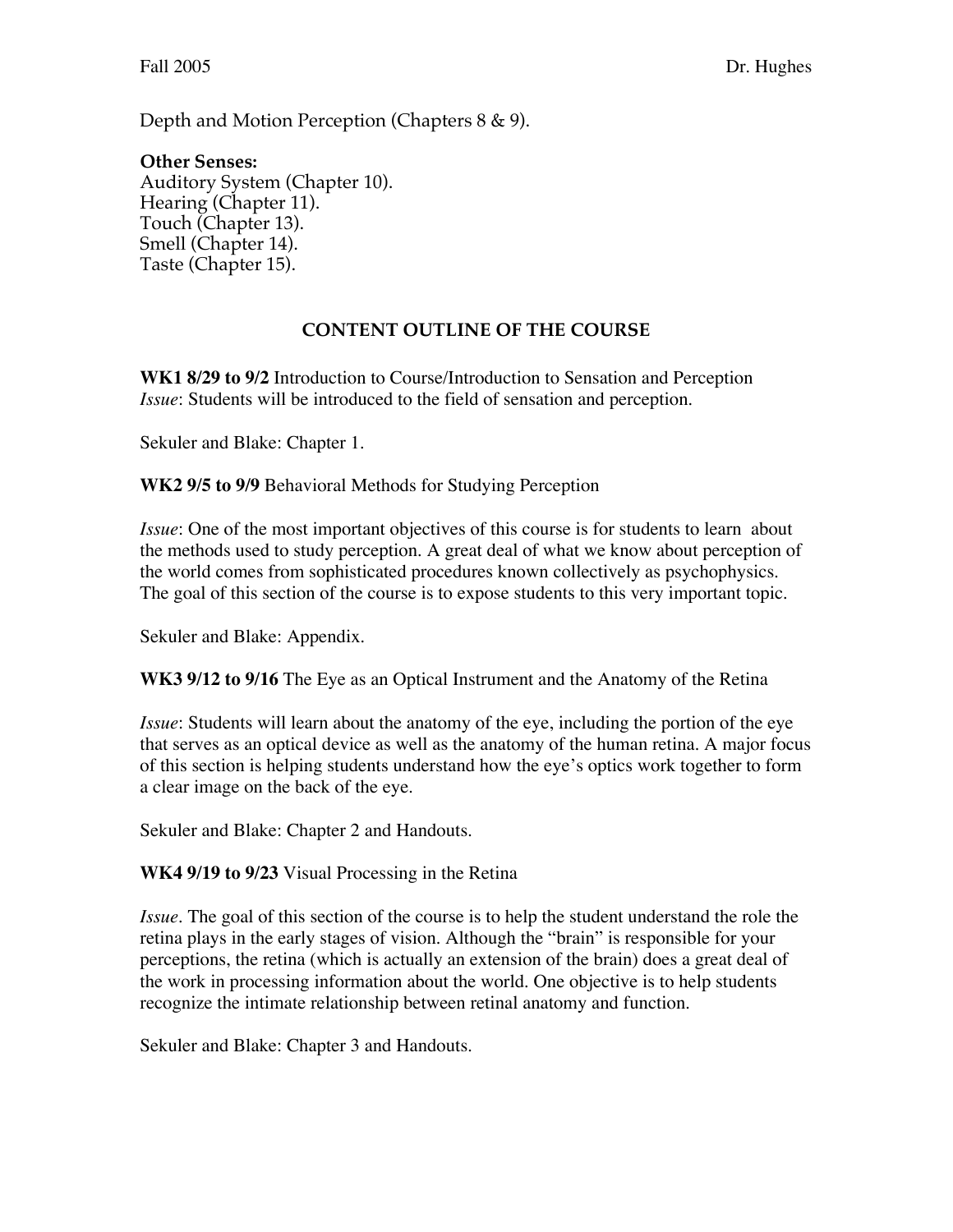### **WK5 9/26 to 9/30** Central Visual Processing: The Role of the LGN and Cortex

*Issue*: This section of the course introduces students to the role higher brain centers play in visual processing. An important goal is to help students understand how visual processing at later stages in the visual system differs from that of the retina. One thing that I try to accomplish here is helping students come to know and appreciate how the physiological mechanisms of cortical function create "what you see" in the world.

Sekuler and Blake: Chapter 4 and Handouts.

### **WK6 10/3 to 10/7** Perception of Form

*Issue*: Loosely speaking, form refers to the shape, texture, curvature, smoothness, etc that comprises an object in the visual world. In this part of the course students will learn about traditional and modern theories of form perception. This is the first section of the course dealing specifically with perception per se, and it is important here that the student integrates the materials from the first few sections as a way to better understand form perception.

Sekuler and Blake: Chapter 5 and handouts.

### **WK7 10/10 to 10/14** Perception of Color

*Issue*: This is my favorite topic! The perception of color is extremely fascinating, but also very complicated. My goal here is to aid the student in developing some appreciation of how the brain constructs our perceptions of the vivid hues we perceive. We will focus on two major components: the nature of color (such as the physics of light) and how the visual system processes light to give rise to color perceptions.

Sekuler and Blake: Chapter 7 and handouts.

### \**WK8 10/17 to 10/21** Perception of Depth

*Issue*: Depth perception refers to the ability of people to judge distance between objects. In this section of the course, students will learn about the visual mechanisms that enable us to perceive distance. We will distinguish between perception that relies upon one eye (known as monocular depth perception) versus perception that rely upon two eyes (known as binocular depth perception).

Sekuler and Blake: Chapter 8 and handouts.

### **WK9 10/24 to 10/28** Perception of Motion

*Issue*: Like other visual attributes we have discussed, the perception of movement relies upon a set of specialized brain areas. The goal of this section of the course is to teach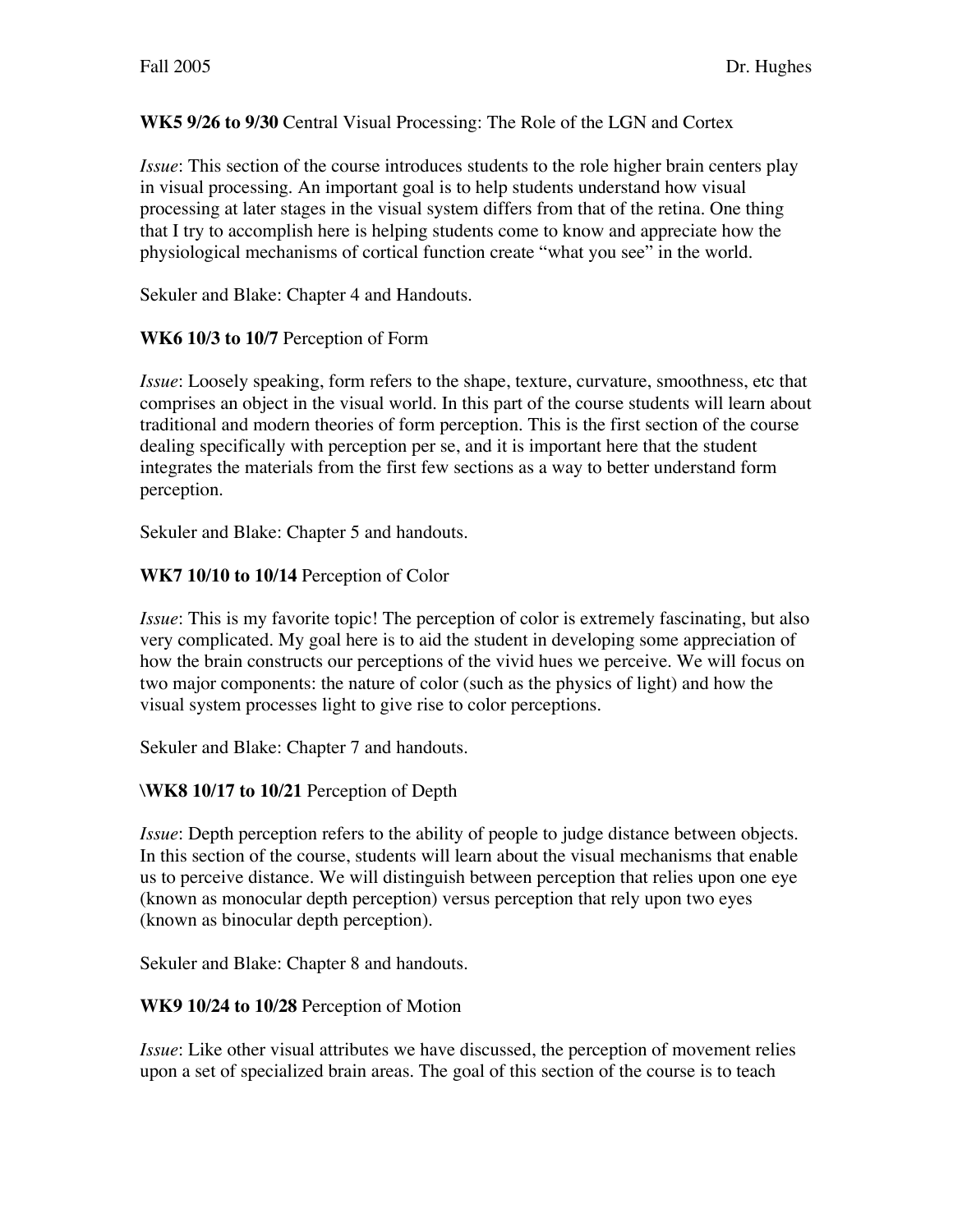students about classic theories of motion perception while at the same time showing how our ability to detect moving objects is governed by sophisticated neural mechanisms.

Sekuler and Blake: Chapter 9 and handouts.

**WK10 10/31 to 11/4** Ear and Auditory System

*Issue*: Though most of the semester so far has been dedicated visual function, we now turn our attention to the auditory system. The goal of this section is to provide an overview the basics of sound and the anatomy of the auditory system.

Sekuler and Blake: Chapter 10 and handouts.

### **WK11 11/7-11/11** Hearing and Listening

*Issue*: Although we could cover a myriad of topics here, we will focus on two major issues in hearing: the perception of loudness and the perception of pitch.

Sekuler and Blake: Chapter 11 and handouts.

### **WK12 11/14-11/18 Touch**

*Issue*: One of the most exquisite of the sense is somatosensation, better known as the perception of touch.

Sekuler and Blake: Chapter 13 and handouts.

### **THANKSGIVING BREAK November 21-25**

#### **WK13 11/28-12/2** Taste

*Issue*: The focus here is helping the student understand the complex anatomy and physiology of this sensory system.

Sekuler and Blake: Chapter 14 and handouts.

### **WK14 12/5-12/9** Smell

*Issue*: Finally, we end our saga by learning about the sense of smell. As with other sensory systems, one goal is to help students come to appreciate the relationship between the anatomy and physiology.

Sekuler and Blake: Chapter 15 and handouts.